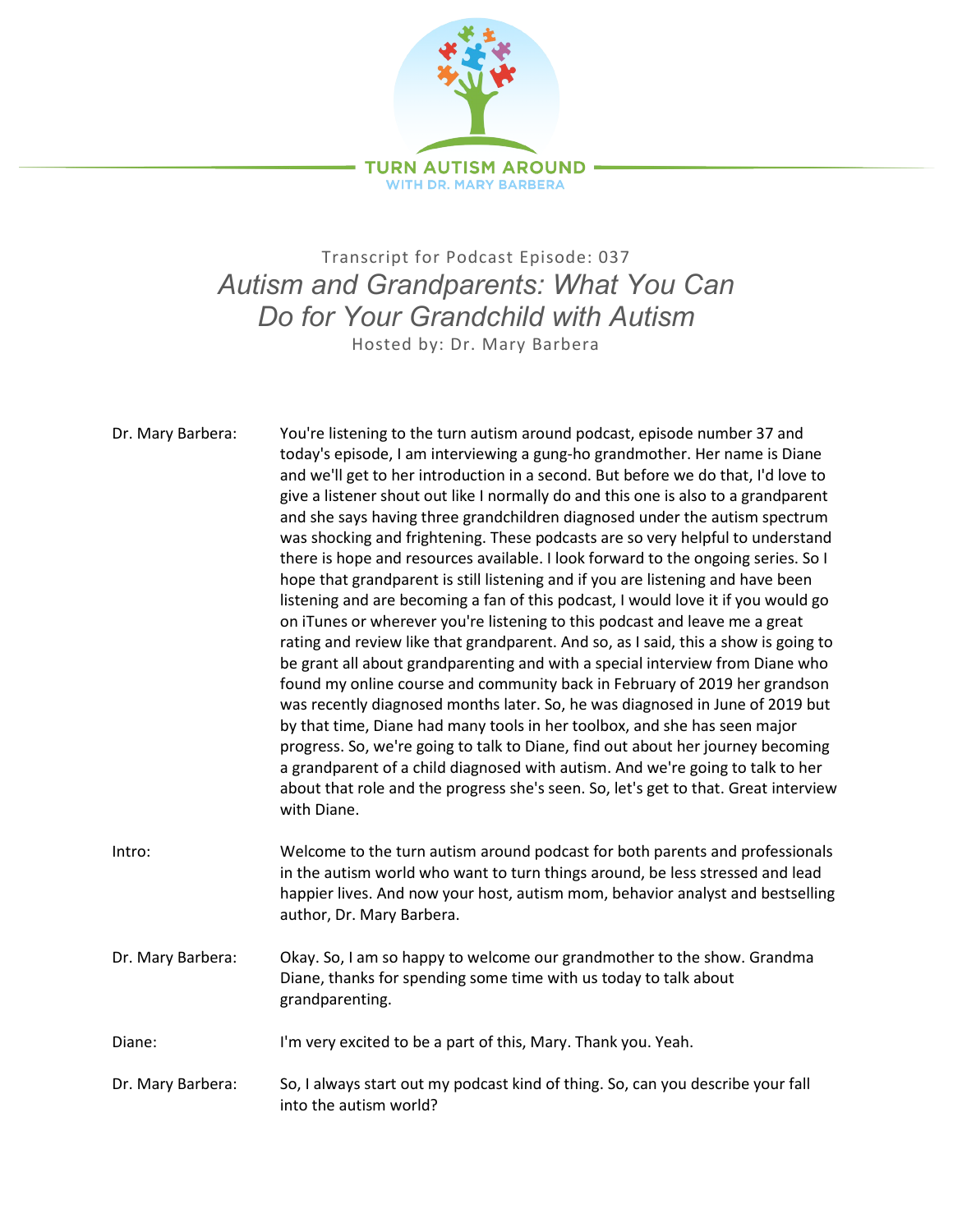| Diane:            | Sure. You know, I, I really consider it more of a somersault. And when I say that<br>literally a somersault right into your arms, you know, we had concerns that 15<br>months at 18 months, he was not developing as his mother had. And I kept<br>questioning, is it a boy different than a girl? And I kept talking to the pediatrician<br>and the pediatrician was not forthcoming on accepting what I was saying. I felt<br>that I really had to talk specifics and those 10-minute conversations weren't<br>getting me any confidence in his development at the 18 months. I really pushed<br>the point and said, you know, he needs to be evaluated by a developmental<br>pediatrician. And she wasn't, the pediatrician wasn't onboard with that yet, but<br>she did the M Chat and then said, yeah, we have some concerns. |
|-------------------|------------------------------------------------------------------------------------------------------------------------------------------------------------------------------------------------------------------------------------------------------------------------------------------------------------------------------------------------------------------------------------------------------------------------------------------------------------------------------------------------------------------------------------------------------------------------------------------------------------------------------------------------------------------------------------------------------------------------------------------------------------------------------------------------------------------------------------|
| Diane:            | So, they were to refer us to EI, and we sat, and we waited, and nothing<br>happened. And my husband and I living in central Pennsylvania in a wonderful<br>township, a great county, said, you know what? Our county offers everything.<br>We're going to call EI and do this. And that's how it started. They came in, they<br>evaluated Jude and they said, Oh, he has a 25% speech delay. And we all went,<br>okay, that's great. We can work with this. And our wonderful SLP therapist who<br>immediately bonded with, with Jude and with me, because she was doing the<br>therapy in my house about three weeks later, gave me the truth talk. And that<br>was the beginning of understanding that he was going to be diagnosed with<br>autism.                                                                              |
| Dr. Mary Barbera: | Well up until that point, were you thinking that it was autism?                                                                                                                                                                                                                                                                                                                                                                                                                                                                                                                                                                                                                                                                                                                                                                    |
| Diane:            | Up until the m chat and the early intervention evaluation, we did think autism<br>after the earlier intervention evaluation, we all went, oh, it's just a speech delay.<br>I'm not fully understanding what we were saying.                                                                                                                                                                                                                                                                                                                                                                                                                                                                                                                                                                                                        |
| Dr. Mary Barbera: | Yeah. And then three weeks later when a speech therapist talked to you, she did<br>she bring up the word autism. Did the conversation lead to the fact that yeah,<br>he's, he's more than just speech delay.                                                                                                                                                                                                                                                                                                                                                                                                                                                                                                                                                                                                                       |
| Diane:            | Yeah. She basically pointed out that she is an autism specialist and she was<br>assigned to him because of the red flags that were seen in the evaluation. But<br>he, I never said, hey, these are red flags. They just said, Oh, 25% speech delay.                                                                                                                                                                                                                                                                                                                                                                                                                                                                                                                                                                                |
| Dr. Mary Barbera: | Sound. That early intervention professionals in general, they don't like to use<br>the word autism. They don't push anybody for a diagnosis. And it just leads to a<br>lot more waiting and a lot more denial and those sorts of things. So, before you<br>go on so your grandparent, and it's your daughter's son now does it, sounds like<br>you're really involved going to the pediatrician appointment. Does your<br>daughter and Jude live with you? Are, you know, like what, what are the<br>dynamics there that you are so active from the very beginning?                                                                                                                                                                                                                                                                |
| Diane:            | Well, my daughter's single mom for the first two years, I had Jude three days a<br>week and we had him in an in-home daycare situation two days a week. So, I<br>was very much a part of seeing him develop day to day. You know, I was the                                                                                                                                                                                                                                                                                                                                                                                                                                                                                                                                                                                        |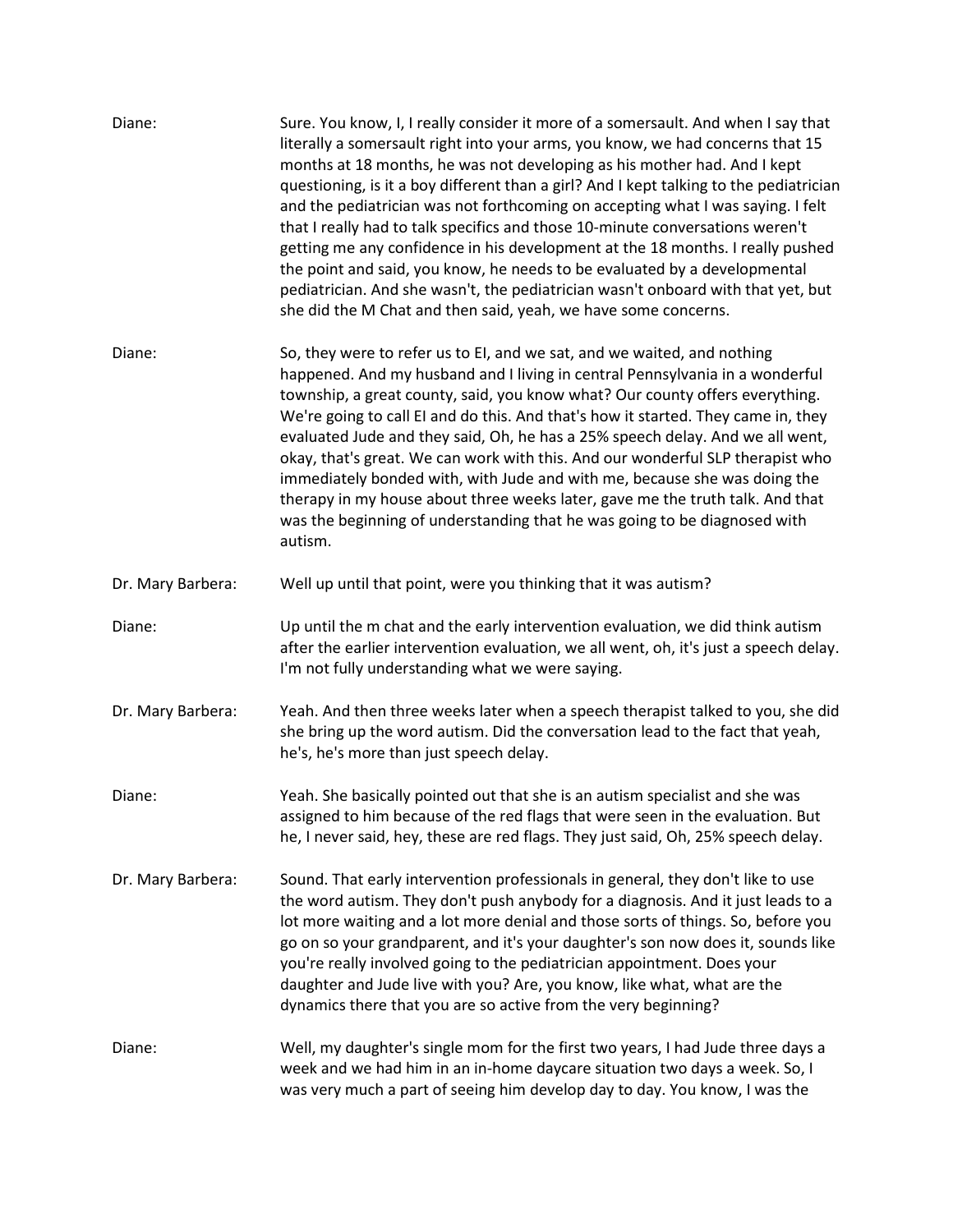|                   | grandma who cooked all organic foods for him and fed him. And you know, it<br>was my joy three days a week to have him. I was in the position of taking him to<br>doctor's appointments because she worked during the day. She works during<br>the day, 8:30 to 5:30 and there's just no opportunity for her to get these well<br>checks done. So, we had to do a little bit of work on that with the pediatrician,<br>with, with the different doctor saying, hey, you know, I'm going to be your point<br>of contact. Please accept phone calls from me, please, you know, allow me to<br>bring him in. And there were a few hiccups in the beginning, but we finally got<br>that smoothed out.                                                                                                                                                                        |
|-------------------|--------------------------------------------------------------------------------------------------------------------------------------------------------------------------------------------------------------------------------------------------------------------------------------------------------------------------------------------------------------------------------------------------------------------------------------------------------------------------------------------------------------------------------------------------------------------------------------------------------------------------------------------------------------------------------------------------------------------------------------------------------------------------------------------------------------------------------------------------------------------------|
| Dr. Mary Barbera: | And were you the one who was talking to your daughter about the signs and are<br>you the one that noticed his delays before your daughter?                                                                                                                                                                                                                                                                                                                                                                                                                                                                                                                                                                                                                                                                                                                               |
| Diane:            | Definitely. you know, she's a new mom. She had no idea what was normal and<br>what wasn't normal, and she was a very fast learner. So, I was even a little<br>cautious because I thought, well, maybe he's just not as fast as his mom was,<br>you know? And how many times did we have conversations late at night? My<br>husband and I saying, is he autistic? You know? No, he's not autistic. You think<br>he's autistic, you know, all those conversations back and forth that were really<br>getting us nowhere. But when it all, when the truth talk happens and we had to<br>accept it, my husband and I were immediately on board. It took Audrey a little<br>bit longer, my daughter.                                                                                                                                                                          |
| Dr. Mary Barbera: | And how old was he when, when the SLP told you that it's probably autism?<br>How old was he at that point?                                                                                                                                                                                                                                                                                                                                                                                                                                                                                                                                                                                                                                                                                                                                                               |
| Diane:            | He was just 22 months.                                                                                                                                                                                                                                                                                                                                                                                                                                                                                                                                                                                                                                                                                                                                                                                                                                                   |
| Dr. Mary Barbera: | Okay. And then how much longer did it take to get the actual diagnosis?                                                                                                                                                                                                                                                                                                                                                                                                                                                                                                                                                                                                                                                                                                                                                                                                  |
| Diane:            | We just got our diagnosis in June.                                                                                                                                                                                                                                                                                                                                                                                                                                                                                                                                                                                                                                                                                                                                                                                                                                       |
| Dr. Mary Barbera: | So how old was he then?                                                                                                                                                                                                                                                                                                                                                                                                                                                                                                                                                                                                                                                                                                                                                                                                                                                  |
| Diane:            | 28 months.                                                                                                                                                                                                                                                                                                                                                                                                                                                                                                                                                                                                                                                                                                                                                                                                                                                               |
| Dr. Mary Barbera: | Okay. So, it took another six months. But you've had been having concerns since<br>15 months. So really, you know, over a year to really get the actual diagnosis,<br>which is very typical. I mean, then you got a super early diagnosis. But you see<br>how, how long it takes, how much, you know, there's denial within the parents,<br>the grandparents each, you know, and then you have Jude having some good<br>days, some bad days. He's an only child. He's a boy. He gets ear infections,<br>whatever the situation and how he didn't sleep well. Oh, the family moved. I<br>mean there's so many variables that, you know, mom's working full time, you<br>know, it's just, it's so confusing for both parents and grandparents, you know.<br>So, I do want to point out that in preparing for this podcast, I did do a little bit of<br>research, not much. |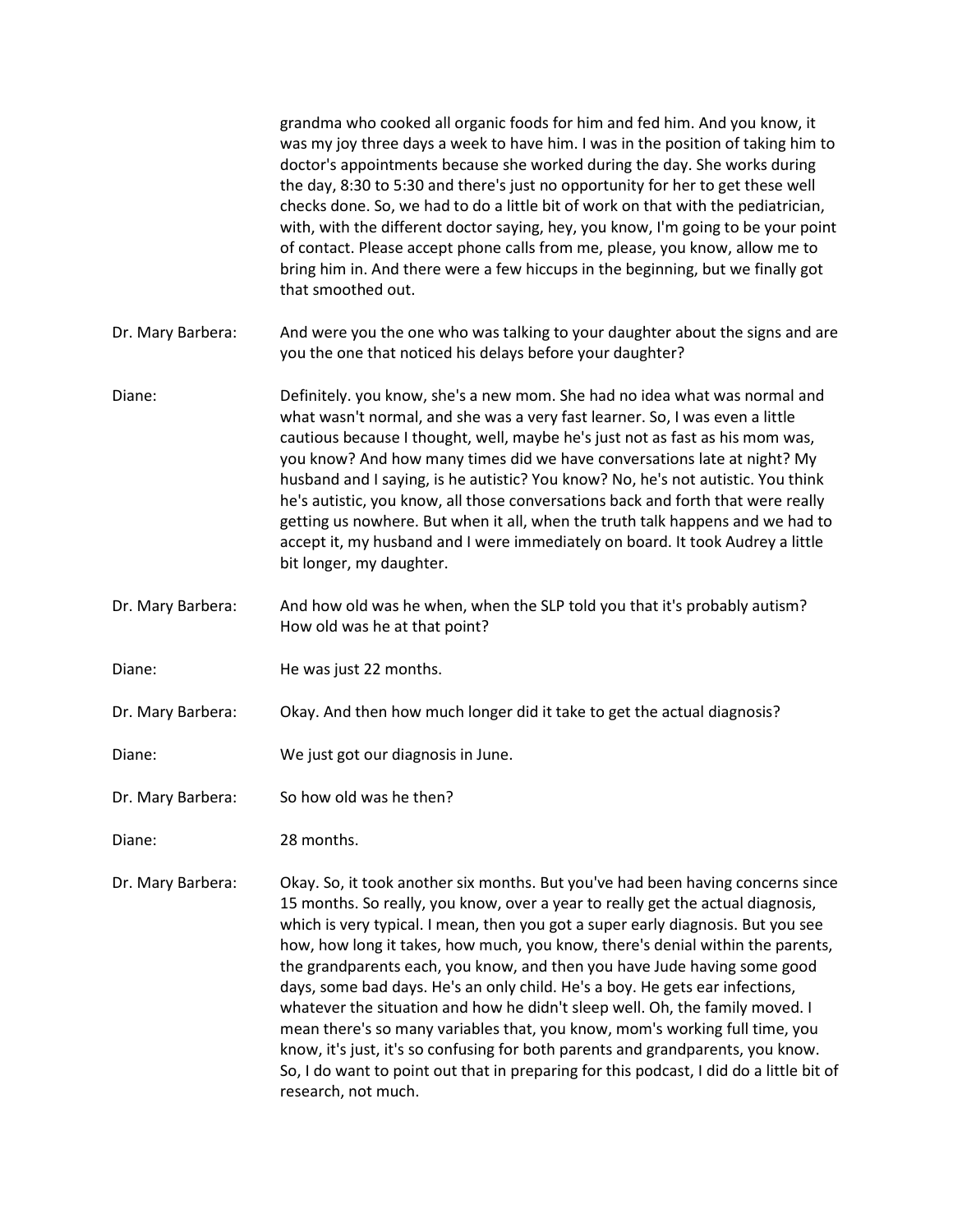| Dr. Mary Barbera: | And so, I found the autism speaks has a pretty good guide that I downloaded<br>called the grandparent's guide to autism. And I know I sent it to you when you<br>looked at it too. And they do have some interesting stats. Like 30% of parents<br>were the first to notice that there was a problem with their grandchild's<br>development, which is in your case near nearly 90% felt that the experience of<br>facing their child's situation together, grandchild's situation together had<br>brought them closer to their adult child. Did you experience that? Yeah,<br>definitely. 72% of grandparents said they play some role in making treatment<br>decisions for their grandchild, which is you. Right? And then more than 7% said<br>they actually combine households with their grandchild's family so that they<br>could help manage all that's involved and then 14% had moved closer but not<br>into the same house for the same reason. And I think you told me that you were |
|-------------------|------------------------------------------------------------------------------------------------------------------------------------------------------------------------------------------------------------------------------------------------------------------------------------------------------------------------------------------------------------------------------------------------------------------------------------------------------------------------------------------------------------------------------------------------------------------------------------------------------------------------------------------------------------------------------------------------------------------------------------------------------------------------------------------------------------------------------------------------------------------------------------------------------------------------------------------------------------------------------------------------|
|                   | moving                                                                                                                                                                                                                                                                                                                                                                                                                                                                                                                                                                                                                                                                                                                                                                                                                                                                                                                                                                                         |

Diane: We are looking for a bigger house really with Jude in mind. Audrey does not want to live with us. We offered that. We, we were gung ho to just start looking for multifamily residences and she said, no, you know, I need my independence and you know, we respect that, but you know, there's a lot more overnights with, with grandma and pop after Tom and, and we want to be able to do that. We live in a one-bedroom cottage right now. So, it's really not conducive to grandchildren.

Dr. Mary Barbera: Yes. Okay. A couple more stats before we go back to learning more about your journey. Over 34%. The grandparents said they take care of their grandchild at least once a week and 6% of grandparents said that the family situation had become so difficult that they had taken on the role of parents. So, you've experienced a lot of these moving, moving to accommodate, you know, the caregiving, being really active in treatment decisions. I'm noticing the first signs and, and actually, I mean, you sound like you and your daughter you've done a good job with, with keeping that relationship really intact and, and better than it was before. And so that's, you know, I take your off, I take my hat off to you for, for, you know, because that's tough. You know, she's working full time. You're, you're kind of taking charge to some degree and, and you know, for Jude and she sounds like she's appreciative of that, at least at this point.

- Dr. Mary Barbera: And so those hurdles of those first months after diagnosis and stuff are even before diagnosis are super important. Okay. So, did you also in this, in this parenting guide, grandparenting guys gives me they talk about like the stages of grief that grandparents can go through. And I really, you know, I know about those from my nursing background and parenting background, but I don't think I've ever thought of grandparents going through the common stages of grief, like denial, fear, anger, guilt, confusion, powerlessness. And I mean, it makes total sense and I feel like so, so you, you did go through those feelings as you progressed through the process.
- Diane: Again, Mary, you know, my, my fall was soften so dramatically because the day that the SLP gave me the truth talk, I contacted my dear friend Jamie, whose son had been diagnosed a year earlier and she gave me, you, she gave me your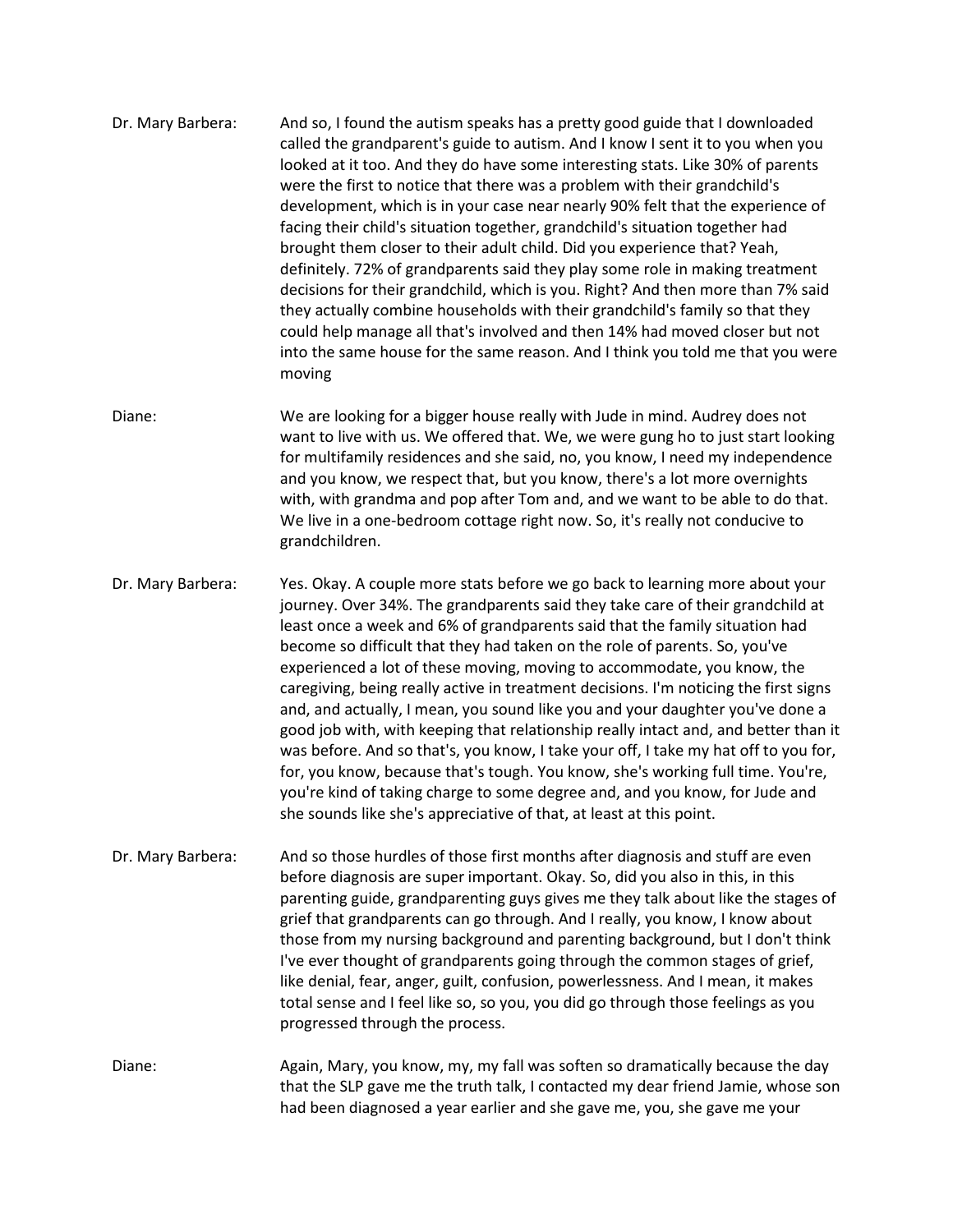program immediately. She said, this is what I'm doing, and it seems to be helping. And, and I knew Jamie to be a very no-nonsense person. She had done all the hard work. She had done the Google searches. She had talked to all the people. She had done all of the hard work and handed me her prize, which was your program. So...

Dr. Mary Barbera: So, you joined my toddler course and community before Jude was diagnosed. So, two months old when the SLP told you that it's probably autism. And my toddler of course as you well know is four kids with autism diagnosis. But also, while they're waiting, if parents are worried if it's just a little speech delay, all the better cause the kid's gonna fly through the program. So I really am trying to capture the wait list people because waitlist in the United States right now are, I've heard now, I don't know any research on this, but I've heard that it basically every time I turn around its nine months to two years. And that is ridiculous because if you thought your child had cancer and you were told, well just for an evaluation you had to sit and wait for nine months. I mean no one would do that.

- Dr. Mary Barbera: And so with, with its delayed development and stuff, I think it's just such a, such a large amount of kids that are showing signs that it is scary because we know, especially the members of my online course and community know that there's a lot you can do to teach talking, to teach, teach following directions, to teach sleeping in their own bed, eating, getting over, you know, if they're addicted to a bottle or a pacifier. There're all these things that we can change, and the brain is most plastic or moldable at the earliest signs. So, so it, it really is crushing. The people are waiting and missing the critical window of time. So, you found out through Jamie. Jamie was in our program as well. And then you joined right away and, and what did you, and at that point was Jude speaking? What, what, what was Jude's baseline?
- Diane: We had no words and you know; I refer to this finding your, starting your program as I was devastated for 24 hours and then I became empowered knowing that I could do something was huge. So, when I started the program, Jude had no words. He was flapping his hands. He was having, he was a runner. We were having tantrums and I didn't know that all of that was the scope of autism. The characteristics that I was looking at, you know, a lot of this has been, is it two-year-old activity or is it, you know, a spectrum activity. So, I just felt that immediately I had some answers. I had a direction, I had something I could do to smooth away. And I watched modules one through four, three times before I did anything. I, you know, hold up Amazon, which I'm really good at Amazon shopping and had everything in my basket and on its way.

Diane: And, and while I waited for it to arrive, I studied and listened and took notes and I got your book. And again, I studied, I, you know throughout the process, the way that I've been reading books I've always been someone that will consume a book. I'm a speed reader. I have the ability to understand when I'm reading that fast. But with the books on the spectrum that I had been introduced to, I learned to read a chapter, take notes, read the next chapter, take notes and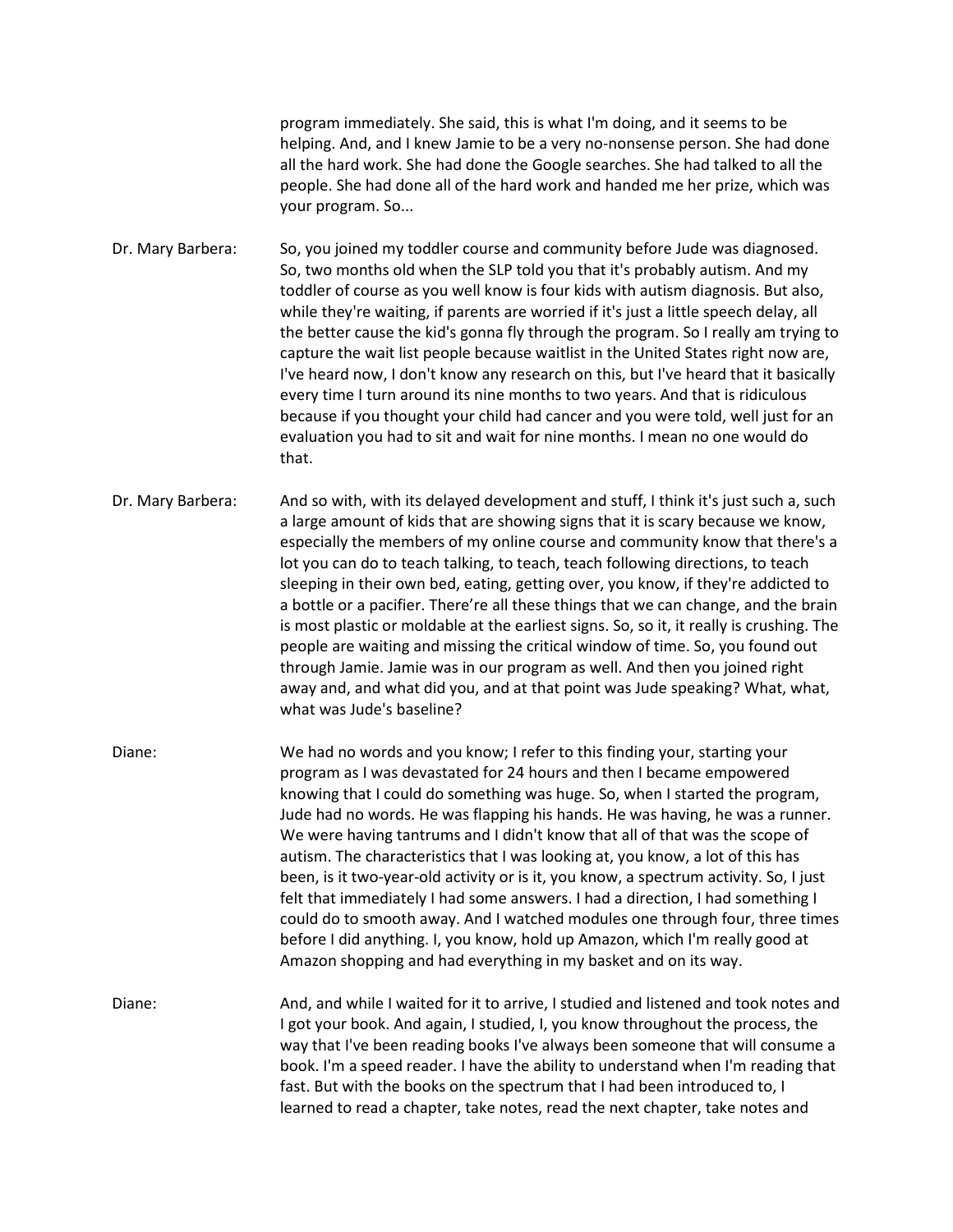understand, see if I was building, my understanding, my education was so little that I, I felt like, you know, I was studying for a life exam and that I had to master the understanding in some way of what autism was and how I was going to be able to affect this.

Dr. Mary Barbera: And so, you started working with Jude using the strategies for my course and for those of those people out there that are listening it's not, we have a toddler course and then we also have a verbal behavior bundle. And it's not just for parents and grandparents, it's also for professionals. We give continuing education credits for behavior analysts. So, it is pretty meaty. Even the toddler course, which is our most basic course, but it is pretty meaty, and it is, it's not just like Rah, Rah or put my arm around you. It's like we're going up the mountain. It's going to be steep, like get your backpack on. Like we're not sitting around complaining, we are going up, we're not going to go fast. And if you fall behind, you know we're going to support you. But it's not just like watch a fiveminute video or listen to a 30-minute thing. And, and your good, this is a lot of work to undo some of this stuff. So, through the it through the six modules, which is a 60-day program, did you see progress?

Diane: Oh, huge. So, our timeframe was I had three, two and a half weeks before June started full time daycare. Once I'd started the program. And the importance of him starting full time daycare was, he was really just getting too active for me. And we needed to put them in a program. So, I had two weeks to teach him through your modules, to give him the ability to man for items. Because at this point now I understood he can't even ask for these things. You know, as a grandma, you anticipate everything. So, the kid never had to ask, you know, I'm, I'm an Italian grandmother. I, there's always food. There's always juice. When I got the idea that, oh no, he's going to be, you know, in a classroom where he's going to have to vocalize is needs, it is needs across in a very short time. Right. we were able to make some massive progress in those two and a half weeks and Jude was able to, oh, start vocalizing words and pointing and matching was immediate. So, by the time we got him into the daycare, he was already on the role of learning and wanting to learn. And this was the big takeaway was this kid would sit at the table for hours if I let him because he wanted to learn so much. All of the behavior stopped because he was eagerly waiting for what I was going to teach him for those flashcards to come up to see those pictures, to have my attention devoted towards one action. You know, we would play together. He would play with his toys. But table time was different and special and exciting. And so, he needed very little snacks at the table or juice. He wanted to be there. He wanted to be doing the cards. And he very rapidly started learning and it was beautiful to see the light bulb go off behind his, his eyes like, yeah, let's go for it. Let's, let's, let's learn. It took six weeks before I would say he, he had a good amount of words and could point for most items and, but six weeks come on. You know, we had spent six weeks discussing EI every year. We were making no major progress.

Dr. Mary Barbera: Were the early intervention professionals surprised in his progress?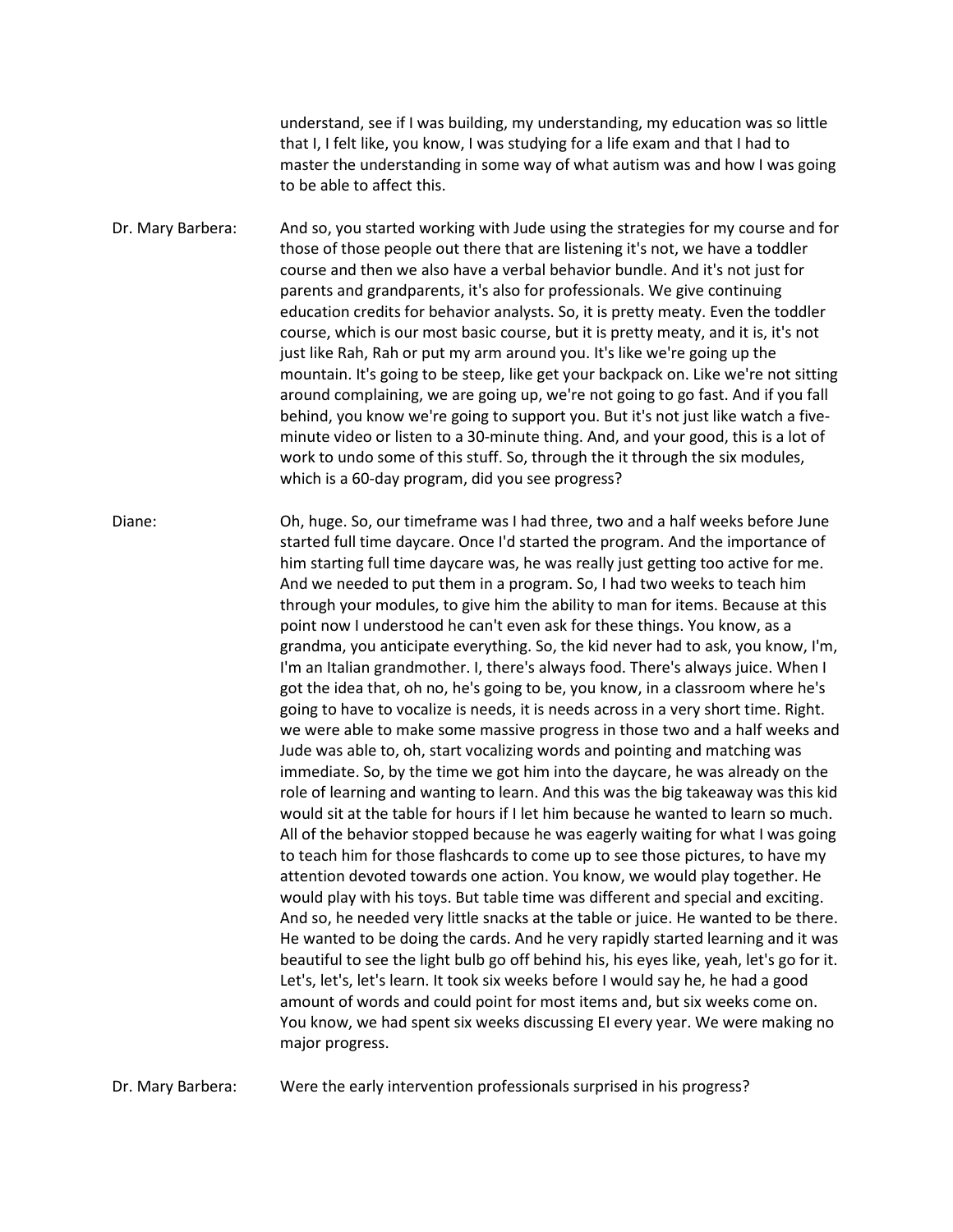| Diane:            | Hugely. We have three therapists that we work with now. At the time there<br>were only two during this, this initial window. And literally they just, every week<br>they would come, they would just be amazed that this little boy was number<br>one, happy to see them social, you know, wanting to be involved with them.<br>And then of course they started seeing the progress very quickly and                                                                                                                                                                                                                                                                                                                                                                                                                                                                                                                                                                                                                                                                  |
|-------------------|-----------------------------------------------------------------------------------------------------------------------------------------------------------------------------------------------------------------------------------------------------------------------------------------------------------------------------------------------------------------------------------------------------------------------------------------------------------------------------------------------------------------------------------------------------------------------------------------------------------------------------------------------------------------------------------------------------------------------------------------------------------------------------------------------------------------------------------------------------------------------------------------------------------------------------------------------------------------------------------------------------------------------------------------------------------------------|
| Dr. Mary Barbera: | Getting words that quickly is, yeah, it doesn't always happen, but when it<br>happens is it's almost miraculous and you're like, wow, this really works. Okay.<br>So, you talked about table time and for listeners out there, I am a huge<br>proponent of table time and we I had the pleasure of meeting Diane and her<br>friend Jamie who, who told her about my course as well as another member of<br>our online course and community at the national autism conference at Penn<br>State in early August. And we had a chance to meet in person and that's when I<br>decided that Diane would be great on the podcast. And so, we met there, and<br>we met after a lecture where a behavior analyst was talking about how table<br>time and intensive teaching that's the thing my table time is different than<br>what you might imagine to be like a strict discrete trial table time.                                                                                                                                                                         |
| Dr. Mary Barbera: | Like my table time is actually mandating natural environment, teaching, pairing<br>and a little bit of early learner matching and imitation and stuff along the way.<br>So, it is a very different kind of table time. And so most professionals including<br>me would say that for a childlike Jude, two years old, major, you know, struggles<br>with no language, no imitation, no receptive touching of body parts, all that, you<br>know, really in essence, no skills, little, little to no skills with what we're talking<br>about. You should not be bringing them to the table and trying to drill stuff.<br>That's not what I'm suggesting. But I have found over my 20 years in the autism<br>world and my methods are very much like don't chase the kid around during<br>your hour of early intervention trying to pair and they're all over the place they<br>are like little tornadoes. I find that getting these certain materials that I<br>recommend getting a small table and pairing that into my unique program is not<br>just Diane's grandson. |
| Dr. Mary Barbera: | It is literally everyone who does the program and gets through it. I mean, you<br>know, some people buy the program and they don't watch it and they don't do<br>the homework. And then you heard Diane, she watched it, watched the first<br>four modules three times each before she even intervened with anything. I<br>mean that takes a lot of time and energy. But what we're seeing, it's even<br>amazing to me because I'm not giving Diane feedback on her videos. I'm not<br>giving Diane step by step advice for Jude. I'm simply saying these procedures<br>work and they may have to be adapted. Not everybody is exactly the same. And<br>that's where our community really helps get people unstuck if they, you know, I<br>remember Kelsey who's featured in podcast number three, they go to Dr. Mary<br>Barbera.com four slash three is a podcast interview with our community<br>manager, Kelsey, you is three boys on spectrum                                                                                                                    |
| Dr. Mary Barbera: | Two, two boys on the spectrum. She had her older son and she joined my<br>course and she couldn't get him to sit at the table for three weeks. And you<br>know, with pairing and everything, and so, you know, we helped her figure out                                                                                                                                                                                                                                                                                                                                                                                                                                                                                                                                                                                                                                                                                                                                                                                                                               |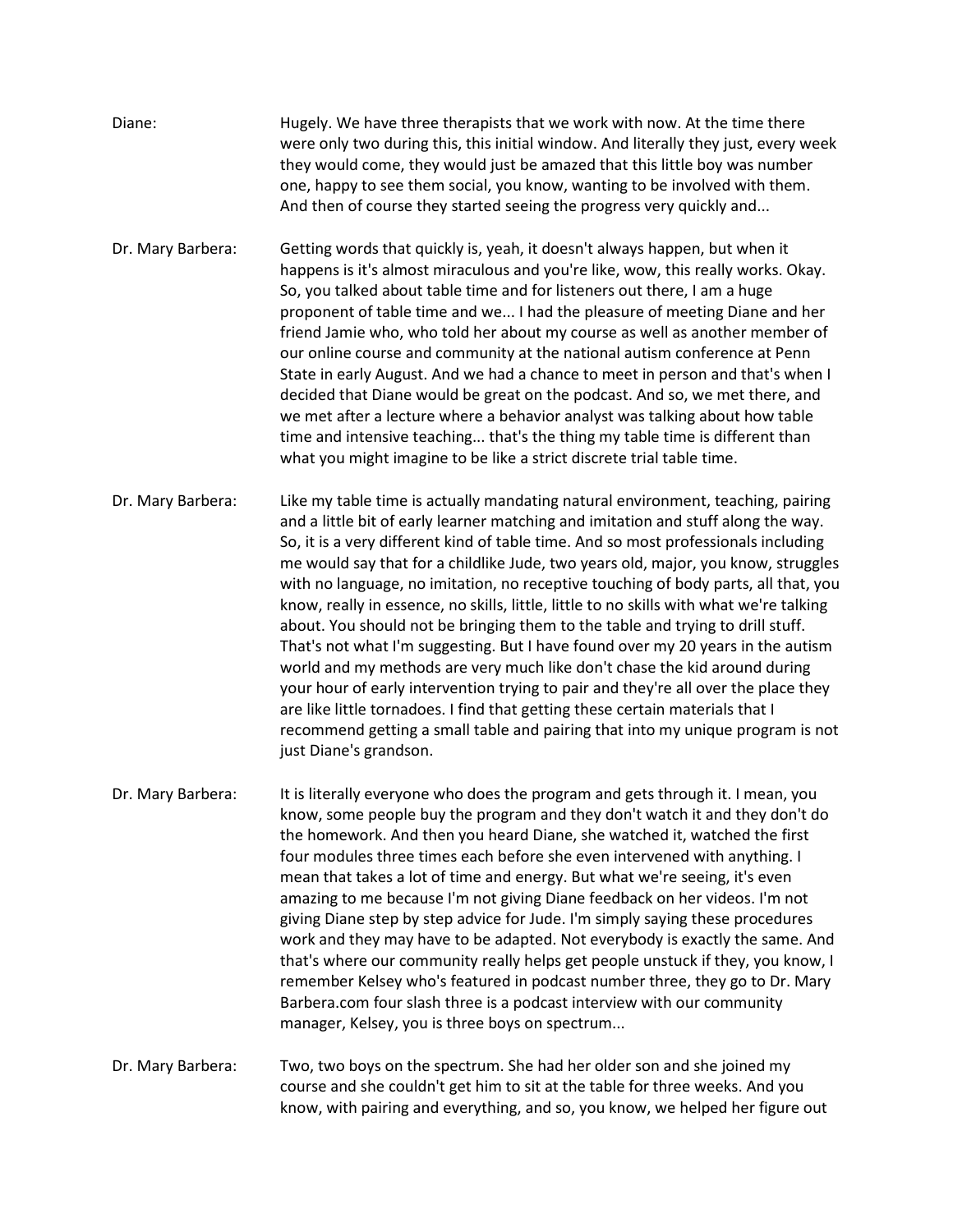|                   | what was going on. It's not like it's a cookbook where you just apply it. You do<br>the homework; you assess where your child or grandchild is at and then you<br>make some bold moves. So anyway, so we, we happened to be at the lecture<br>where it was a lot of focus on not table time, like you basically taught the skills<br>in the natural environment and then it generalized at the table and there were<br>pretty good videos. But you came up to me afterwards and you actually, you<br>know, messaged me with another lecture too. And I'm assuming this was your<br>first conference that you went to in the autism.                                                                                                                                                                                                                                                                                                                                                                                                                                                                                                                                                                                                                                                                                                                                                                                                                           |
|-------------------|---------------------------------------------------------------------------------------------------------------------------------------------------------------------------------------------------------------------------------------------------------------------------------------------------------------------------------------------------------------------------------------------------------------------------------------------------------------------------------------------------------------------------------------------------------------------------------------------------------------------------------------------------------------------------------------------------------------------------------------------------------------------------------------------------------------------------------------------------------------------------------------------------------------------------------------------------------------------------------------------------------------------------------------------------------------------------------------------------------------------------------------------------------------------------------------------------------------------------------------------------------------------------------------------------------------------------------------------------------------------------------------------------------------------------------------------------------------|
| Diane:            | Yeah.                                                                                                                                                                                                                                                                                                                                                                                                                                                                                                                                                                                                                                                                                                                                                                                                                                                                                                                                                                                                                                                                                                                                                                                                                                                                                                                                                                                                                                                         |
| Dr. Mary Barbera: | And so, what, what were your thoughts on tape? Like my table time or my<br>approach after seeing these, these highly skilled professionals speak?                                                                                                                                                                                                                                                                                                                                                                                                                                                                                                                                                                                                                                                                                                                                                                                                                                                                                                                                                                                                                                                                                                                                                                                                                                                                                                             |
| Diane:            | Well, Jamie and I both felt we did most of the classes together. Throughout the<br>classes, we would just look at each other and go, we know this Mary's program<br>taught us this. And not only did your program teach us what we were hearing at<br>the conference in that lecture, but also the pitfalls to avoid, which was the huge<br>takeaway. You know, I was the, the one class I had said specifically to you was<br>the, the poisoned Q with Jesus Ruiz. And after watching that video of him with<br>the dogs, because his research is based on showing the ABA techniques, but<br>showing them in dogs and seeing the results, which was remarkable because<br>you saw it instantly, whatever he was affecting you saw instant movement of<br>those animals. What I learned in that lecture was not only that your program<br>had prepared us so well that we would not have made those mistakes, but I<br>understood the bigger picture behind the pairing of the table and the items,<br>which I don't think I understood as well before. Hearing the lecture, the poison<br>Q brought everything home. And again, Jamie and I looked at each other and<br>wet. Wow. Not only do we know this subject, but we were able to avoid this.<br>And that was so affirming for us that we were doing what we should be doing,<br>you know, using your program correctly, learning and helping our, our, her son<br>and our grandson to be their best. |
| Dr. Mary Barbera: | Yeah. And I do. The poison Q was at the Penn State autism conference. It is Live<br>Cast. I'm going to try to link it in our show notes here for this podcast because it,<br>I got a lot of feedback that that was an excellent lecture and I also want to<br>watch it myself and I think it's a good idea to link it in the show notes. It is a<br>three-hour lecture. But I, I will try to get that linked in the show notes. So, what<br>are you, where is Jude at now? How old is he and how's he doing? First of all,                                                                                                                                                                                                                                                                                                                                                                                                                                                                                                                                                                                                                                                                                                                                                                                                                                                                                                                                    |
| Diane:            | Jude is doing tremendous. He's imitating his peers. He's really having no true<br>behavior issues. The he's no longer a runner. He now walks with us and holds<br>our hand. He, the biggest issue I would say we have is still picky eating. And as<br>the Italian grandmother, that's a big hurdle for me. But we continue working on<br>it. The Sunday before that I left for conference, he said his first sentence, and<br>we have heard multiple sentences.                                                                                                                                                                                                                                                                                                                                                                                                                                                                                                                                                                                                                                                                                                                                                                                                                                                                                                                                                                                              |
| Dr. Mary Barbera: | What was his first sentence?                                                                                                                                                                                                                                                                                                                                                                                                                                                                                                                                                                                                                                                                                                                                                                                                                                                                                                                                                                                                                                                                                                                                                                                                                                                                                                                                                                                                                                  |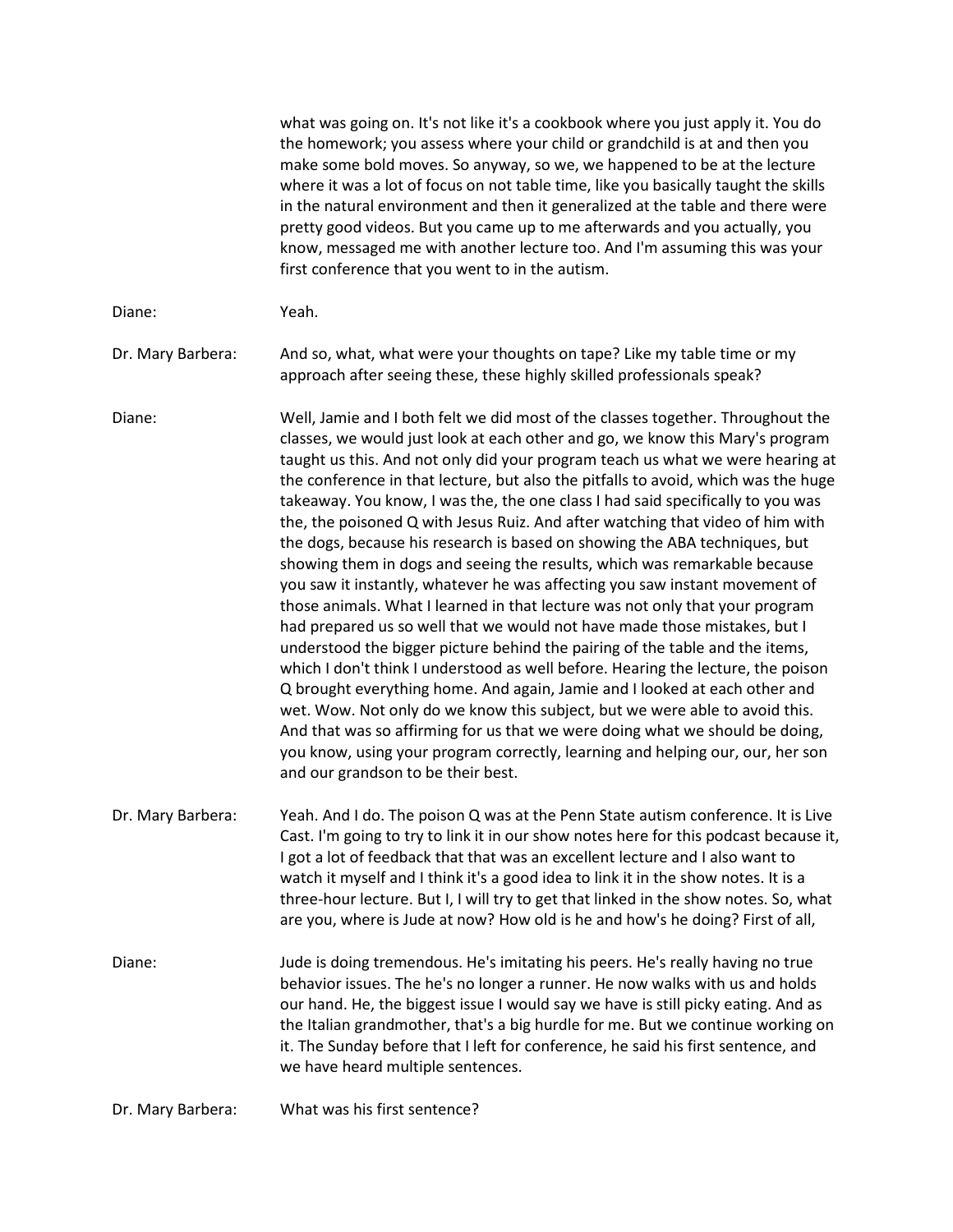| Diane:            | Oh Gosh, you're going to put me on this? Yes. I want to jump. Wow. We, we<br>have you been taking him to the pool almost every day and he's become a great<br>swimmer this summer through some private lessons and with working with him.<br>And I really think that biomechanical conditioning of swimming has also helped<br>is language ability because you know, building that pyramid from the bottom<br>up. This week we're hearing, no, I don't like that regarding food.                                                                                                                                                                                                                                                                                                                                                                                                                                                                                                                                                                                                                                                                                                                     |
|-------------------|------------------------------------------------------------------------------------------------------------------------------------------------------------------------------------------------------------------------------------------------------------------------------------------------------------------------------------------------------------------------------------------------------------------------------------------------------------------------------------------------------------------------------------------------------------------------------------------------------------------------------------------------------------------------------------------------------------------------------------------------------------------------------------------------------------------------------------------------------------------------------------------------------------------------------------------------------------------------------------------------------------------------------------------------------------------------------------------------------------------------------------------------------------------------------------------------------|
| Dr. Mary Barbera: | And he's only 30, 32 months?                                                                                                                                                                                                                                                                                                                                                                                                                                                                                                                                                                                                                                                                                                                                                                                                                                                                                                                                                                                                                                                                                                                                                                         |
| Diane:            | He'll be two and a half at the end of this month.                                                                                                                                                                                                                                                                                                                                                                                                                                                                                                                                                                                                                                                                                                                                                                                                                                                                                                                                                                                                                                                                                                                                                    |
| Dr. Mary Barbera: | Wow. And you just joined my course in June. Did you say that?                                                                                                                                                                                                                                                                                                                                                                                                                                                                                                                                                                                                                                                                                                                                                                                                                                                                                                                                                                                                                                                                                                                                        |
| Diane:            | February.                                                                                                                                                                                                                                                                                                                                                                                                                                                                                                                                                                                                                                                                                                                                                                                                                                                                                                                                                                                                                                                                                                                                                                                            |
| Dr. Mary Barbera: | Oh, back in February. Okay. All right. Wow.                                                                                                                                                                                                                                                                                                                                                                                                                                                                                                                                                                                                                                                                                                                                                                                                                                                                                                                                                                                                                                                                                                                                                          |
| Diane:            | So, we're hearing that he, his daycare teacher said yesterday, I like you. And he<br>said, I like you too. So, we're, we're getting really amazing things. He's pointing,<br>he's drawing attention things he wants us to be involved with which is, you<br>know, so great. He's anticipating, which it was a little remarkable to see because<br>he had not anticipated things before. But now he's walking into our house and<br>going, hi Pappy expecting his grandfather to be here even though he's at work<br>and you know, so that was kind of neat to see that, you know, it's all there and                                                                                                                                                                                                                                                                                                                                                                                                                                                                                                                                                                                                 |
| Dr. Mary Barbera: | And then I mean those using contractions using "no", like that is all coming for<br>free. That that was not part of my toddler course. And that's what I find is that if<br>we build the base really solid and you start applying the principles of ABA folks<br>at the table, at the grocery store, in the bathtub, at daycare or wherever you go<br>for a walk you start to see, you know, in many cases an explosion and some<br>really great skills. So, what are you, what are you hoping for in the future or how<br>do you feel about hope now?                                                                                                                                                                                                                                                                                                                                                                                                                                                                                                                                                                                                                                               |
| Diane:            | Oh, I feel I have so much confidence for his future. I feel that, and the therapists<br>also feel that Jude will go to first grade unassisted, unsupported. And you know,<br>I'm not naive enough to believe that, you know, we've got this, and you know,<br>it's easy selling from here. I realized that, you know, there'll be tutors in the<br>future and he's gonna have needs educationally. That I'm, I'm not worried about<br>emotionally. I have more concern for him then because I don't know. That's one<br>part that I don't know yet is as he grows and his body changes, what are all of<br>those emotions that he's going to experience and how can we prepare him for<br>that? You know, just because a child looks normal on the outside and Jude is a<br>beautiful boy that doesn't indicate the struggles that he could be going through<br>internally. And I saw this with my daughter growing up. She was a beautiful girl.<br>She had a severe learning disability that you couldn't tell from looking at her. So,<br>people assumed she was capable and whatever titles they put on her, they<br>assumed all of that because of how they viewed her. And I want to make sure |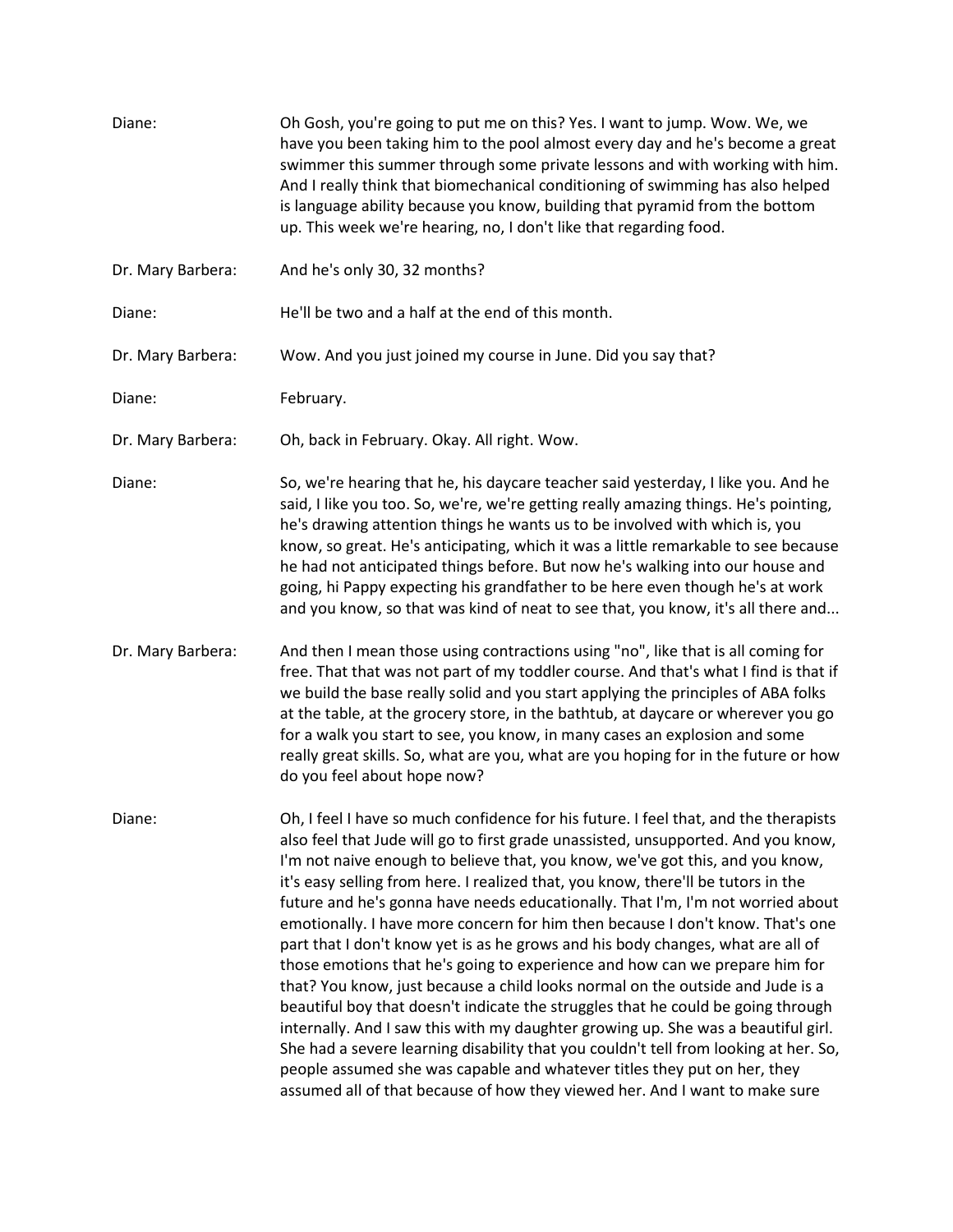that going forward, Jude has the emotional maturity and coping mechanisms that he's going to need to live in our world successfully.

Dr. Mary Barbera: Yeah. And nobody has a crystal ball. You have no idea how it's all going to turn out, but you, you sound like you have the tools now, you know, you need to keep learning. This isn't a once and done 60 day and you're out kind of. I've learned all I can. I mean, you've gone to the autism conference at Penn State, you're continuing on with our membership and you're, you're continuing to learn so that you can continue to help him at the next step, whatever that next step is. So, I think there's a lot of reason to hope and I'm so glad that you found my strategies and my courses as early as possible. So that makes me very happy. So, part of my podcast goals is for parents and grandparents and other caregivers as well as professionals to be less stressed and live happier lives. So, do you have any advice or tips on this?

Diane: Oh, absolutely. You know so anytime I spend with Jude is, is my joy time. However, prior to Jude, we traveled a lot. We like to travel, we like to do a great vacation four times a year, which is a little crazy. We have continued traveling. I have a bucket list that I want to see all those places. So that's very important to me, to my wellbeing, whether it's dreaming about the next trip or actually being on the next trip. It helps to keep me going, keep me involved in, in something I really, really enjoy. And when this first came home to us, what I would do throughout the day that were my stress-free things, I probably narrowed a lot of them. You know, I spent a lot of time doing the modules and reading the books and, and doing, you know, a little bit of research. So, reading became more functional for me and the enjoyment kind of went out the window at that point. And I had been such an avid reader, but that was just initially, you know traveling, sometimes we can take Jude with us. Sometimes we go on our own. Traveling has always been my, my, Oh Mary, I'm losing words now. Traveling is my big "hurrah".

Dr. Mary Barbera: Yeah, that's good. Just to, you know, the thought of planning the travel, looking forward to the travel, being on the travel and you do it, you know, four times a year. I mean, that sounds like a great way to reduce stress and lead a happier life when you're constantly kind of looking forward to the next trip, which I think is, is great. So. All right. So, we are at the end of our time. Thank you so much for joining us and sharing your journey with your precious grandson. I am so thrilled to hear about Jude's progress and your involvement as a grandparent. And hopefully this will give other grandparents ideas on how they can be involved and how, you know, learning language, learning pointing, learning matching, all that stuff can be taught and it can, doesn't have to be a professional, it doesn't have to be a teacher.

Dr. Mary Barbera: It could be anyone with the motivation to learn. So, thank you again for your time. If there's anyone listening, parent professional or grandparent who wants to learn more about my online courses and community, you can go to marybarbera.com/workshop to attend a free workshop and to learn more strategies and also to learn about our community, which I think is really the best